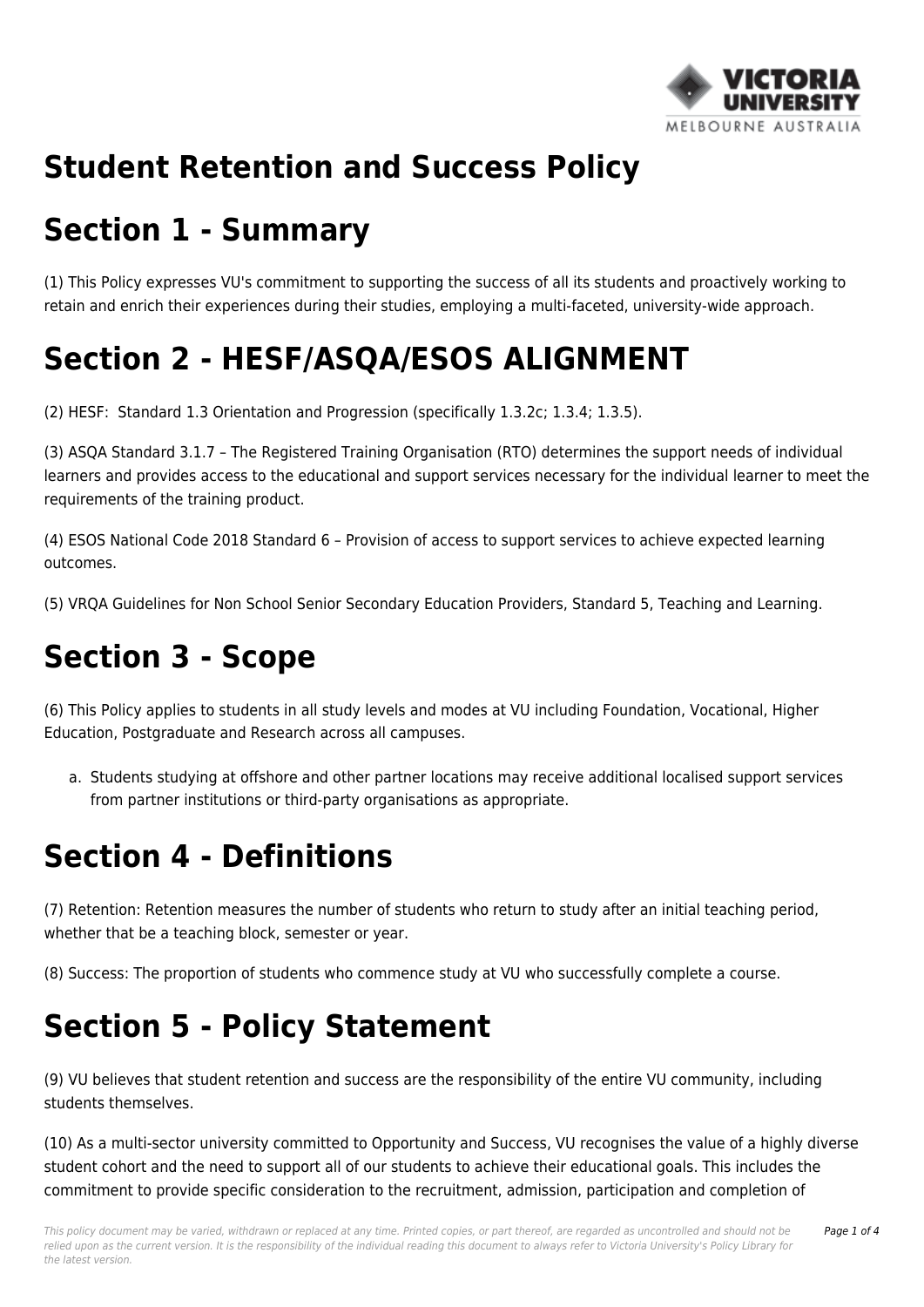Aboriginal and Torres Strait Islander students.

(11) VU continuously strives to enhance its understanding of the challenges our students face and commits to ensuring that all students are supported to meet those challenges.

(12) Retention is a key measure of student success and satisfaction and a prime strategic objective of VU.

(13) VU recognises the importance of high-quality education at all study levels with all students supported by comprehensive orientation and transition program, data-driven retention initiatives that assist students to set and achieve their goals.

(14) VU acknowledges that the quality of a student's experience, and their desire to remain with VU, depends not only on good teaching, but on functional administrative systems, adequate student support, and access to appropriate learning resources, and extra-curricular opportunities and activities that foster a sense of belonging, and commits to providing high quality, accessible services to meet all of these needs.

(15) Retention initiatives and support services should address the needs of all students, understanding the challenges faced by students from particular equity groups.

(16) VU will provide flexible entry and exit points and appropriate pathways and foundation courses to students.

(17) VU will guide and assist students to see the relevance of their study to their future careers and/or aspirations, and the needs of the communities to which they belong in order to foster a sense of purpose and commitment to their own success.

(18) VU recognises that early and positive engagement with students is essential for fostering a sense of belonging to VU, helping them to build the confidence necessary for retention and success.

#### **As part of our commitment to student retention and success, VU will:**

(19) Provide appropriate, accurate, timely and useful information to students and prospective students across a range of platforms, including a well-structured, multi-faceted orientation program and study-readiness programs; and

(20) Strive to ensure that all student administrative and service processes are efficient, well communicated and userfriendly; and

(21) Provide flexible, high-quality support services and resources, including advice on accessing social supports where indicated; and

(22) Promote and support peer programs and networks among students.

(23) Recognise and accepts its responsibility to support students' academic and learning success from the outset of their VU experience to the completion of their studies.

#### **VU will provide support for academic and learning success in the following ways:**

(24) The design and provision of academic support programs and the provision of targeted and integrated learning support in VU Polytechnic;

(25) Investment in long-term course development and ongoing evaluation based on evidence from student feedback, graduate career outcomes, data and relevant industry feedback where appropriate;

Page 2 of 4

(26) Integrating developmental education into HE curriculum design;

(27) Analysing student progression in relation to course and training composition and curriculum design;

This policy document may be varied, withdrawn or replaced at any time. Printed copies, or part thereof, are regarded as uncontrolled and should not be relied upon as the current version. It is the responsibility of the individual reading this document to always refer to Victoria University's Policy Library for the latest version.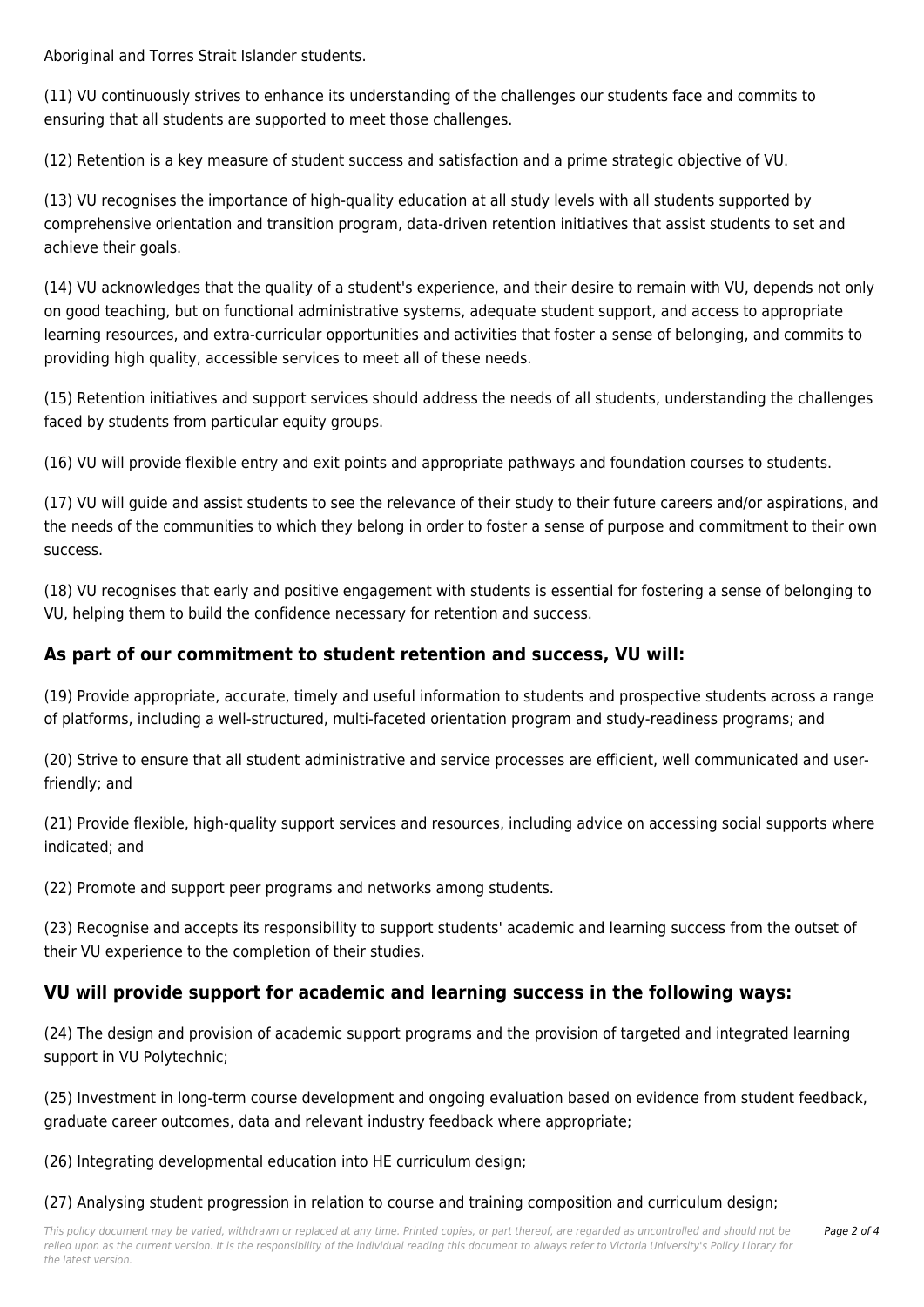(28) Implementing early intervention strategies for students identified as being potentially at risk academically or in other ways, based on accurate data analytics, staff and/or student feedback; and

(29) Conduct Individual Pre-Training Reviews for VE students which determines additional support needs, learning and vocational goals.

(30) Investing in continuing and appropriate professional development for all academic, professional and VU Polytechnic staff.

(31) Recognising the value of a culture of success and working to create this amongst both students and staff. This will be reflected in:

- a. Recognition and acknowledgement of students who are making good progress with their studies, with the form of recognition at the discretion of each HE College or VU Polytechnic discipline area; and
- b. Success-oriented academic progress model predicated on the idea that progression and completion should be the expectation of and by every student; and
- c. Provision of supports for students who enter the academic progress process, with an expectation that the progress process will enable them to resume normal academic progression as a result; and
- d. Development of a Learning Support Plan for VE students as required to guide their learning progress.
- e. Fair and transparent academic progress process that is communicated appropriately to students.

## **Section 6 - Procedures**

(32) Nil.